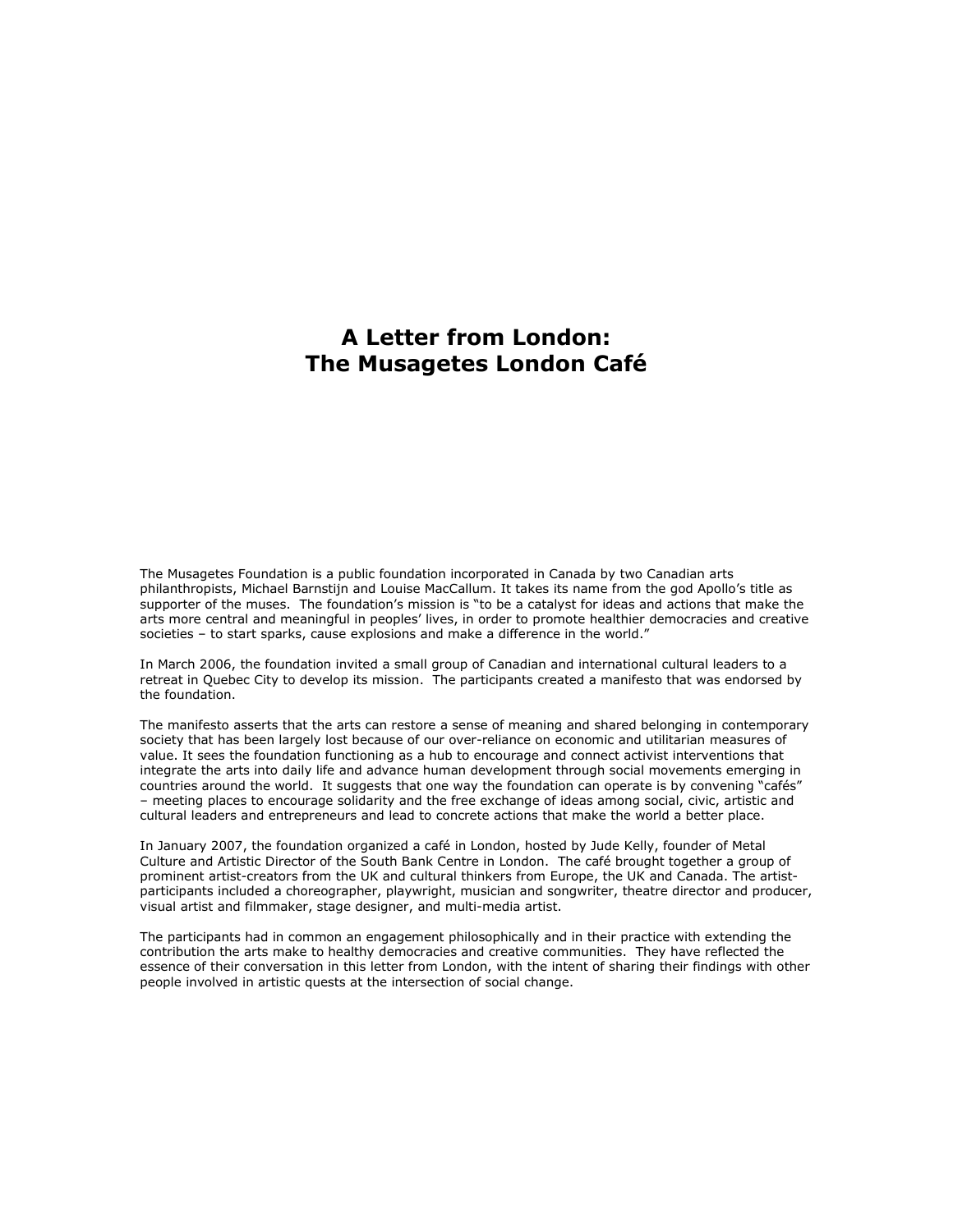# A Letter from London

We were invited by the Musagetes Foundation to take part over three days in a series of conversations inspired by the possibilities contained in the foundation's dynamic vision of art and social change.

We talked initially about the roles of artists in the  $21<sup>st</sup>$  century, in particular about the forces that inhibit many, perhaps most, artists from taking a direct and active role in society. And we explored how these barriers marginalize artists and sustain the notion that the arts are diversions at the periphery of life.

About half way through our talks we recognized that our real subject was human rights - the right of all people to express themselves and to develop their full creative potential. This perspective moved us past notions of the artist as the uniquely gifted individual acting in isolation from the community into a recognition of what artists share with all human beings.

Then we talked about ways in which the Musagetes Foundation could transform its mission into a movement. We suggested several possible options for action to broaden participation and impact and ally the arts more closely with other progressive social movements. In the course of our meeting, we also looked at the Quebec City manifesto and commented on it (these comments are developed in a brief separate paper).

To convey the spirit of our conversations in this letter, we are quoting liberally from comments made by the participants.

#### Exploring the relationships between artists and social change - the tension between art as a private quest and art as engagement with social issues

As individuals working in diverse ways to change life through and with the arts, we acknowledged that the engagement of artists with social change can take many forms. It can mean creating art intentionally expressive of a political or social aim; making art in collaboration with communities, to give them confidence in expressing themselves and taking charge of their lives; developing sites, venues and projects rich in opportunity for human growth; getting directly involved in politics; influencing regeneration and community renewal programs; supporting particular social causes or any combination thereof. We recognized that all of these can be of great value.

We also acknowledged that not all art needs to be - or should be - politically or socially relevant, but we asked ourselves why, given the innate power of the arts, so few artists are involved in what one of us called "work that transcends the personal and professional practice of art making."

Speaking only from the Western tradition (we recognized that the roles of artists are different in many other cultures), we identified these explanations:

• Cultural institutions are often concerned about marketing and audience development, to raise revenues and enlarge the range of their immediate impact, but rarely do they value and create opportunities for artists to engage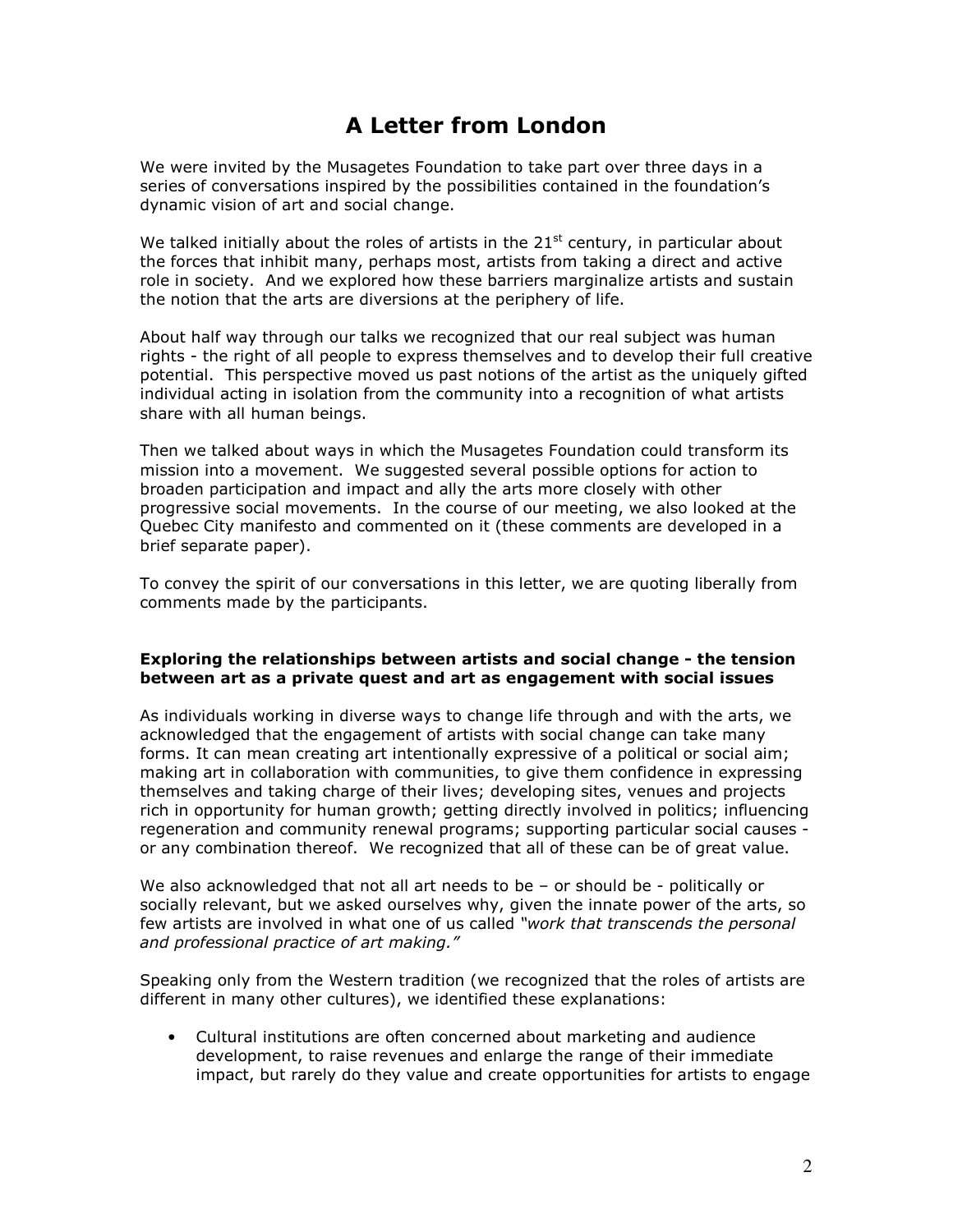with the public in ways that answer to the public's desire and need for transformative experiences.

- As a rule, arts funding agencies do not encourage arts activism often such work is not eligible for funding or is judged by artists' peers as inferior.
- Schools and universities educating artists often stress originality and excellence, in the context of individual competition and achievement, but do not develop the skills and abilities artists need to collaborate with communities - ideologically, they perpetuate the romantic notion of the artist as a solitary and special soul.
- The market does not necessarily reward and sometimes actually penalizes artists who step beyond the accepted conventions for creating and presenting art or who create art intrinsically linked with social change.
- Because artists engaged with social issues are a small minority, they are often in such demand to serve causes that their personal and professional lives suffer.
- Perhaps most important of all, there is a deeply rooted fear among many artists that their integrity will be contaminated by the way other agendas are positioned or the ways in which others "use" artists for their cause - that they will become tools for propaganda and cease being and being regarded as artists.

Yet we know intuitively that this separation sustains the marginality of the arts. Artists are rarely consulted on the large issues of political and civic life and are often considered entertainers rather than serious participants in the life of the community, and their lack of engagement with broader movements to improve human life and develop humane and creative communities maintains society's image of them as decorative but inessential.

"If the arts are so powerful, why do they have such limited impact on society?"

"Is that one reason it's hard for artists to get to the big civic table – their fear of losing their being as an artist?"

"Our attitude is 'we don't do politics – leave it to the politicians.'"

"With Cape Farewell [a project in which artists created work on climate change in the Arctic] a critical question was - do I become a propagandist or retain my being as an artist while widening my impact?"

"Can we be allowed to say, 'I do this' and 'I do that', I make art and I help my community?"

We believe that, in our globalized world, these attitudes are changing. As our societies become ever more diverse, we are increasingly in contact with other artistic traditions, many of which do not revere the solitary artist. Even the West is in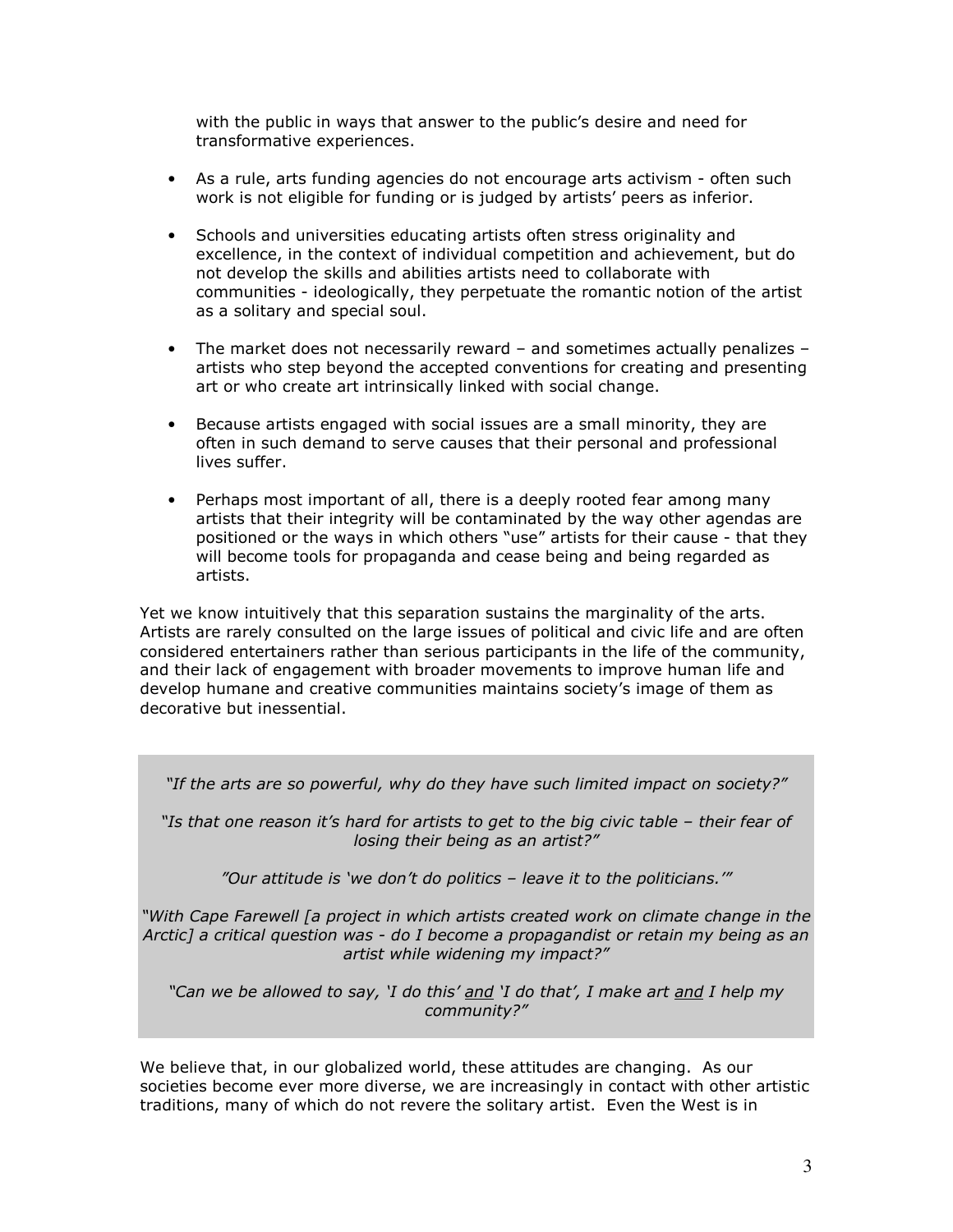transition: the idea of the artist as single individual genius seems more and more outdated, and it has very little resonance among younger artists, many of whom are involved, notably through the internet and related technologies, in working directly with communities and in multi-disciplinary and multi-sectoral arts practices.

"The idea of the autonomous artist is dying in practice, if not in ideology."

"A whole lot of artists 'jumped the fence' a long time ago, and we need to connect with them – there is an online community of the young who do not 'own' their work."

"Many artists have escaped the conservatism of the arts community – there's a huge potential for change that is untapped."

Furthermore, we believe this is a general transition which all professions are experiencing. Doctors, engineers, accountants, scientists, academics and many other people are trying to figure out how to marry professional achievement with a more direct and dynamic notion of citizenship. As one participant put it, "The really critical question is how can we raise our young to be politically aware and active in contributing to social development, whatever career they choose."

We discussed why it is that art can play a powerful role in enabling social change. While we know artists cannot change the world alone – and that is almost never their intention - they can have a transformative impact on the public that is supported by cultural animators and mediators who help create bridges between art and society. Accepting that "art can be a catalyst, though we don't understand why," we added other words to describe the potential power of artists:

> As explainers of the world As agitators As facilitators As provocateurs As shamans and sherpas As canaries in the mine As giving vocabulary and form to ideas As providing images that move people As bringing possibility to people As connectors of people As creating metaphors that kindle action As 'moving' the message, making it vital and current and 'now'

Our attempt to define what it is that art can do was perhaps best captured in this remark:

"To send someone away from witnessing your art changed, able to express their ideas and wills – this is the marvel. Great activist art can empower your audience to do more. This is the most you can do - empower individuals with new perspectives."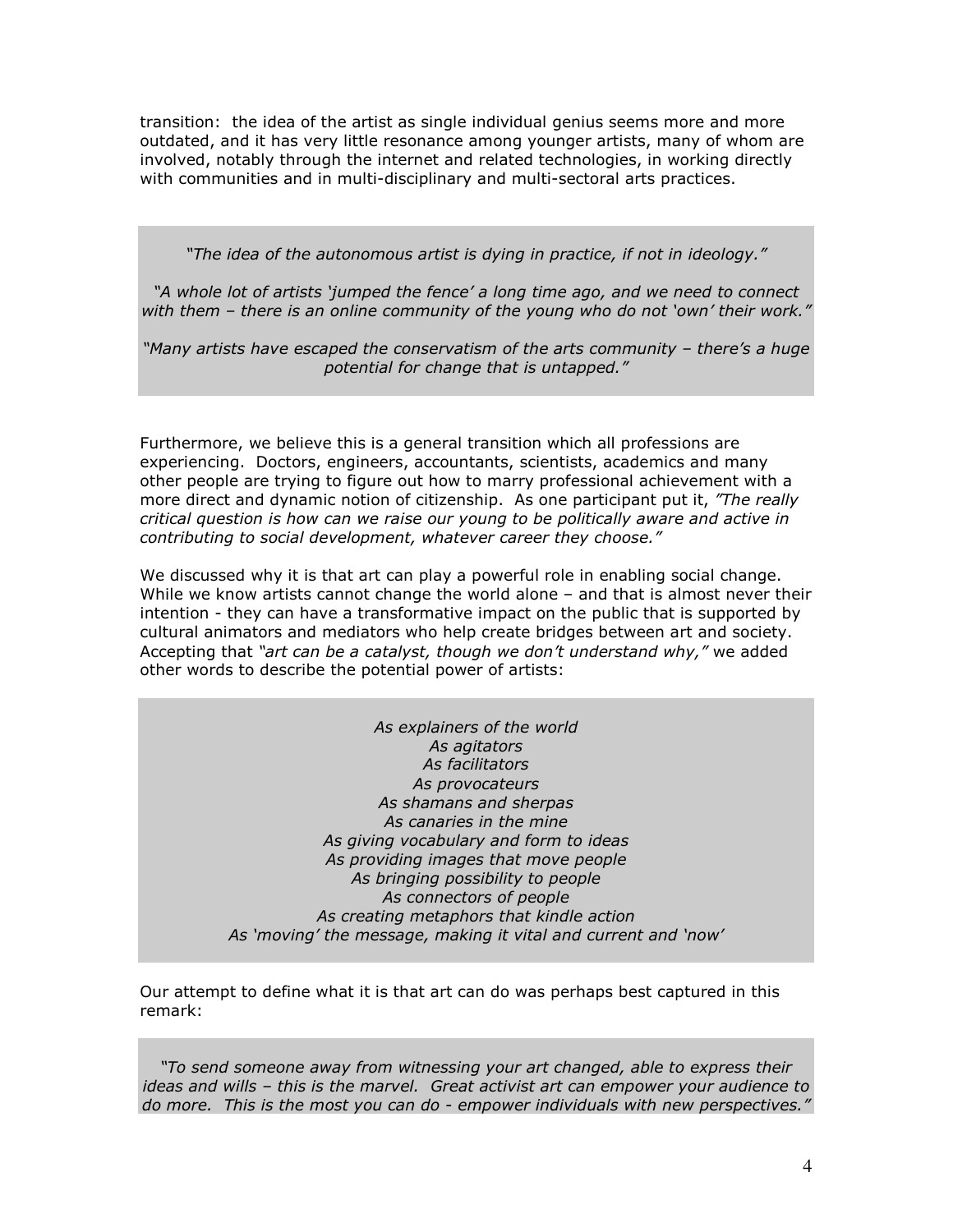#### Making human rights central

Inspired partly by our conversations to this point and partly by the reference one participant made to the Universal Declaration of Human Rights,<sup>•</sup> we recognized that the framework for our discussions should be the concept of human rights. The right to be creative, to express oneself, is a basic human right, something all people share. It is not confined to artists, though artists have the ability to invoke the right to creativity, to self-expression, on behalf of all people.

Also fundamental to human rights is knowing one another across cultural, racial, economic, national and geographic divides. Artists are skilled in knowing and conveying knowledge of the "other" – through their art and their active engagement, they can provoke rich and meaningful exchanges of knowledge and insight about other people.

We agreed that the human rights connection was the most powerful insight developed during our conversations because it provides a vision that integrates artists into the community, rather than separating them, and emphasizes what all human beings from all walks of life fundamentally share. It also moves the discussion from the immediate arts experience (the film now showing, today's performance, this evening's concert) to the long-term development of the arts as deeply rooted in communities.

"How can we as established artists help contribute to the world, demonstrating how all people can explore their own creativity?"

"Make the content of human rights central. Our language is alienating if it stresses only the power of the artist."

"We can empower people and invoke each individual's ability to contribute - then empower people from their freedom of expression to move on to include symbolic expression. Human rights centres the discussion within people - that's its value."

"We should think about and invest in duration – not just the concert but the young people coming to the concert."

#### Transforming a mission into a movement: from words to actions

"The challenge," one participant noted, "is to transform the foundation's mission into a movement."

It was clear to us all that, while this gathering has been rich and inspiring, the foundation will need to move from words into action if it is to have the genuine impact it seeks - "to start sparks, cause explosions and make a difference in the world."

We emphasized that the foundation is uniquely placed to accelerate the convergence of initiatives taken by artists and cultural activists engaged with social issues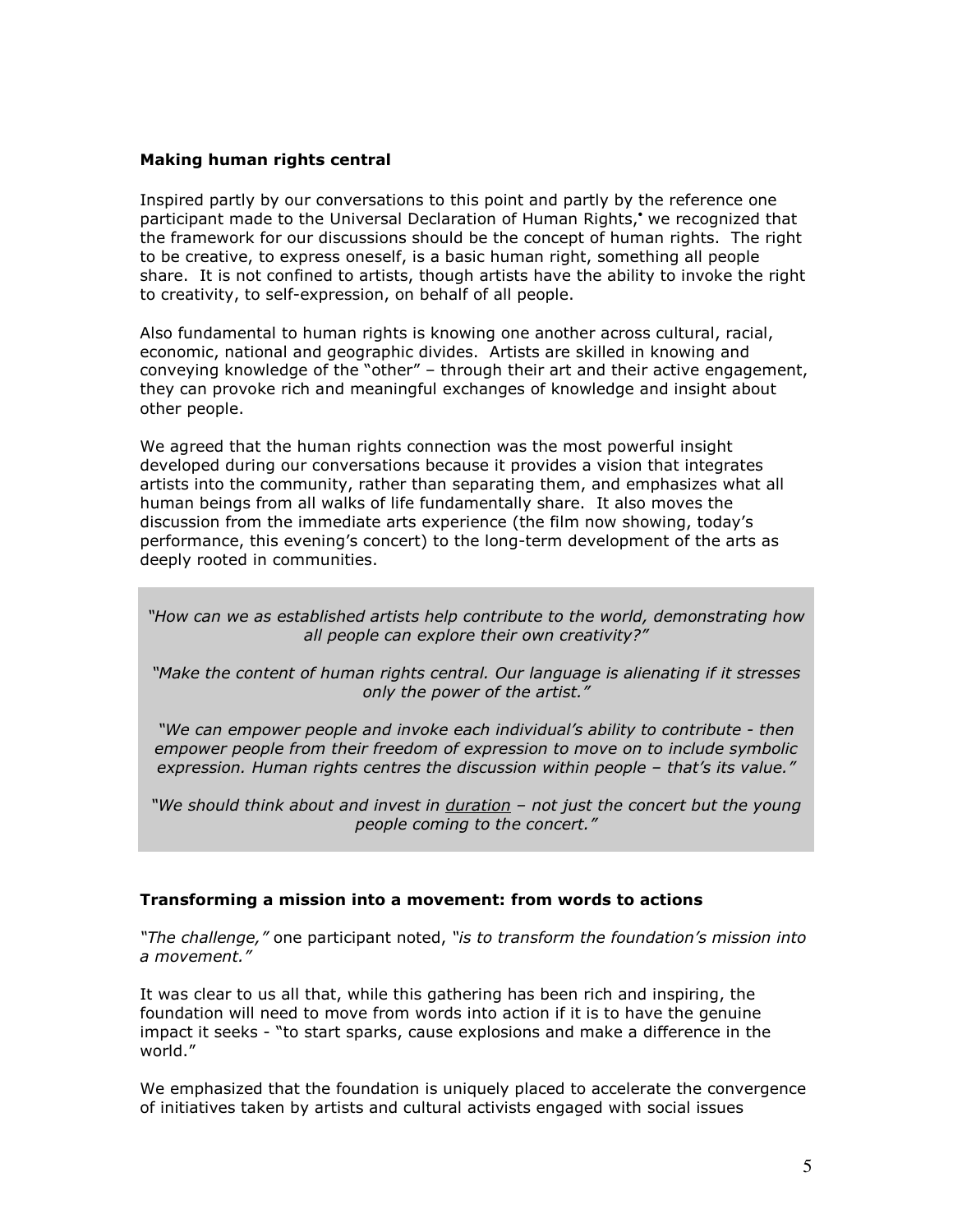precisely because it is a foundation, led by philanthropists, and is not a government, nor a political party, nor beholden to any special interests. This freedom gives the foundation strong potential credibility and authority.

While recognizing that the foundation will need to make choices and focus its future activities, we discussed a number of related actions it might usefully pursue:

- Support projects that integrate the arts with other progressive movements such as justice, equality, the environment, human rights, peace, etc. Gather and disseminate information about successful initiatives around the world that integrate the arts in social change, to expand knowledge, enable contacts and help inspire further actions.
- Support projects that counteract the tendency to isolate the artist from society, such as artists in residence projects in tough urban contexts, arts institutions that are exploring new ways in which artists can engage with the public, training institutions that are including skills and experience in interacting with communities in their programs, etc.
- Convene other gatherings in other parts of the world, with more diverse groups of people at the table, and develop means of connecting these "kindred" initiatives. Gatherings could be held in places where artists are particularly discouraged and isolated, or they could involve events where artists and leaders from another sector (politicians, scientists, medical professionals, etc.) can speak together to develop synergies and prompt action.
- Organize an event that brings together leading arts activists and human rights thinkers to delve more profoundly into the connections between arts for social change and human rights and to develop means to collaborate in improving human life and communities.

### In concluding…

At the conclusion of the conversations, we expressed our strong belief that the most exciting and fruitful approach to the question of how to better integrate the arts in society is a strong endorsement of human and civic rights and the kinships between artists and other human beings – their endless creative potential. We hope that this approach will be central to the foundation's future initiatives.

We also expressed our gratitude to the foundation for a dynamic and inspiring encounter and our best wishes for a future full of promise and achievement.

#### Sincerely yours,

Jude Kelly, Billy Bragg, Simon Brault, David Buckland, Aaron Cezar, Siobhan Davies, Jocelyn Harvey, Keith Khan, Dragan Klaic, Kwame Kwei-Armah, Jordi Pascual, Louise Sicuro, Angharad Wynne-Jones